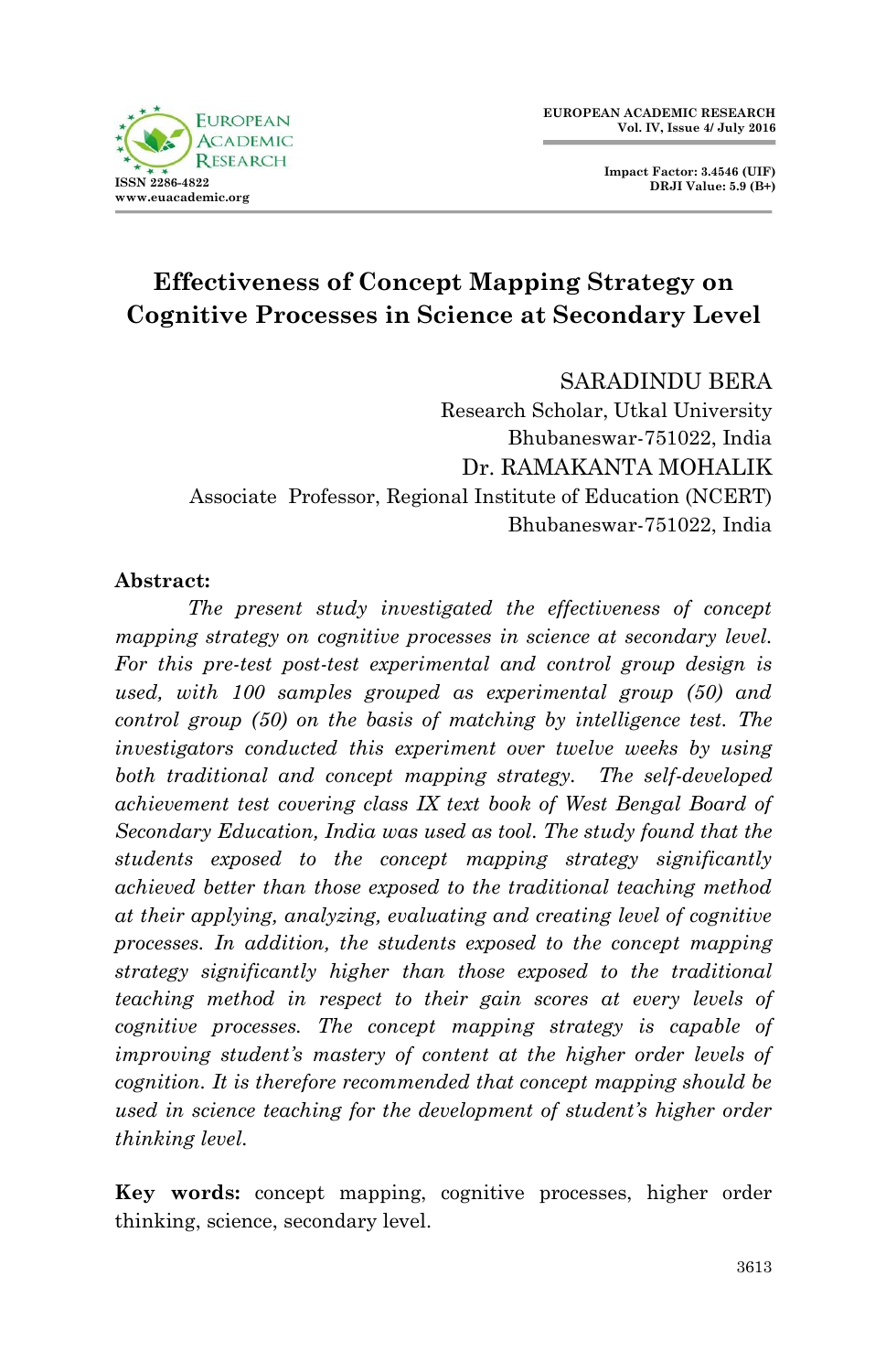## **1.0. INTRODUCTION**

Learning science is an intellectual search involving inquiry, rational thinking and generalization. The highly conceptual nature of science makes it particularly difficult for students and the strategies used in the classroom have not sufficiently eased the learning process. Learning is purposeful, conscious and complex process (Adey & Shayer, 1994). It is the act of acquiring new or modifying and reinforcing, existing knowledge, behaviours, skills, values or preferences and may involve synthesizing different types of information. Various teaching learning approaches have been developed to accelerate learning process of students in science. But in India, mostly behavioural practices going on in schools where students are passive and classroom are mostly dominated by the teacher. In science education in recent years, the increasing awareness of the importance of learner-centeredness in the teaching learning situation has generated a lot of attention in relation to understanding how learners learn and how to help them learn about concepts (Jegede et.al., 1990). National Curriculum Framework (2005) stresses for the paradigm shift from the behaviourism to constructivism to enhance conceptual learning in science education. To provide meaningful science education, where students' will construct knowledge and teacher will act as facilitators possible through concept mapping strategy.

Concept mapping is one of the teaching learning strategies under constructivism based on David Ausubel's Assimilation theory of cognitive learning for fostering meaningful learning in the classroom (Ausubel et. al., 1978). Concept maps are two dimensional graphical representation of one's knowledge of a domain (Novak & Gowin, 1984). A concept map is a diagram showing the relationship among concepts. It is a graphical tool for organizing and representing knowledge. It includes concepts, usually enclosed in circles or boxes and relationships between concepts indicated by a connecting line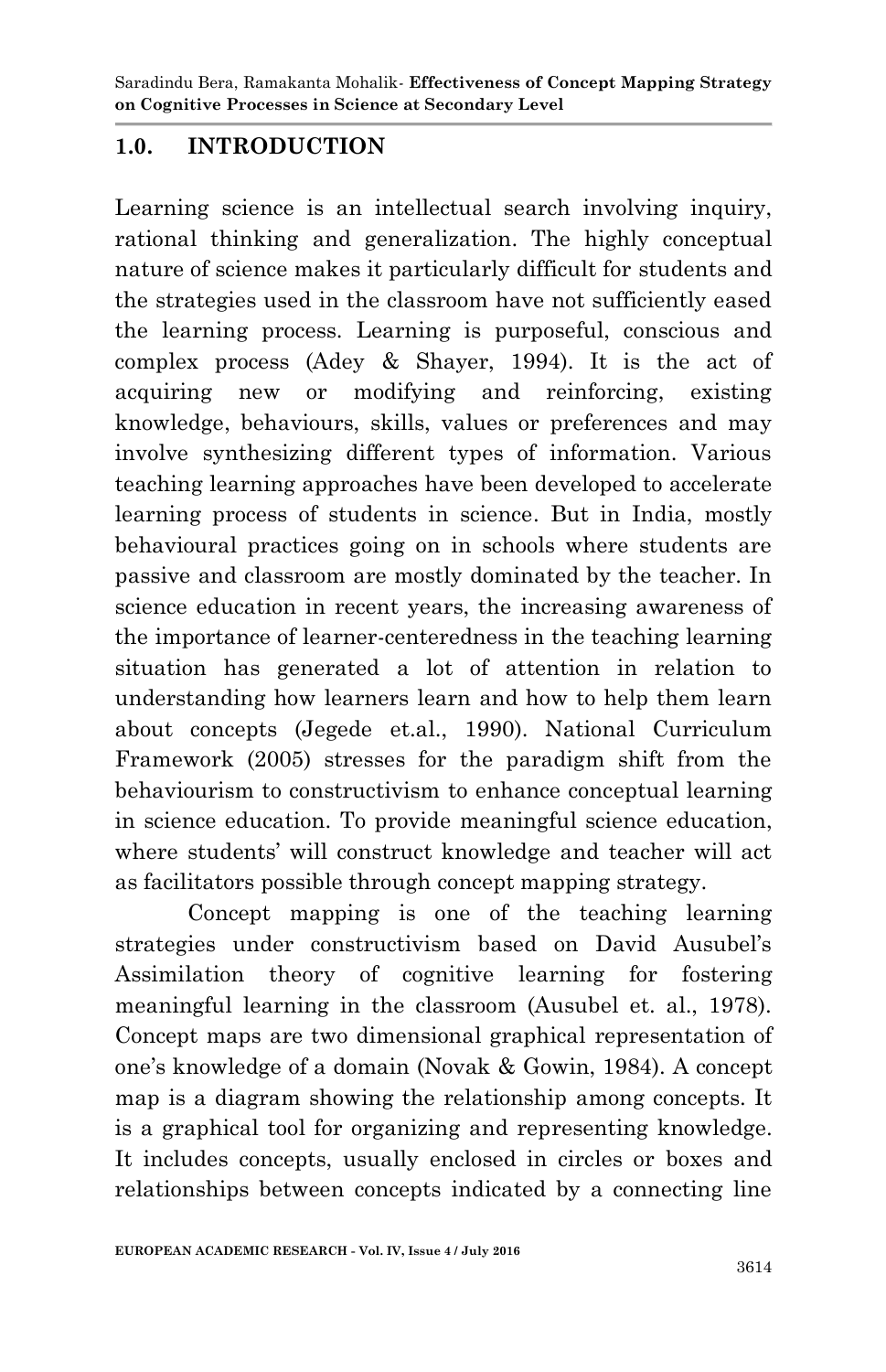linking two concepts. Words on the line referred to as linking words or linking phrases, specify the relationship between the two concepts (Dammani, 2012).Concept map is similar to a spider chart or a flow chart with interconnections. Another characteristic of concept map is hierarchical nature of the concept map, with more general concepts at the top and more inclusive specific concepts below. Thus a concept map depicts hierarchy and relationships among concepts, which bring clarity of meaning and integration of crucial details. It also makes one think in multiple directions and different levels of abstraction, resulting usually in acquiring deeper understanding of the topic and clarifying misconceptions. Hence concept mapping is an easy way to achieve very high levels of cognitive performance, when the process is done well (Novak and Canas, 2006).

Cognitive processes are processes that involve knowledge and how people use their knowledge. It includes matters such as attention, memory, producing and understanding language, solving problems and making decisions. So, cognitive processes are the performance of some composite cognitive activity. In 1950s Benjamin Bloom developed Taxonomy of cognitive objectives, means of expressing qualitatively different kinds of thinking. It provides way to organize thinking skills into six levels, from the most basic to the more complex levels of thinking (Bloom, 1981). In 1990s Lorin Anderson revisited the Taxonomy and made number of changes. Revised Bloom taxonomy creates understanding the student behaviour and learning outcomes. Taxonomy reflects different forms of thinking and thinking is an active process (Anderson and Krathwohl, 2001). There are six major categories in this taxonomy. These are as follows-Remembering, Understanding, Applying, Analysing, Evaluating and Creating. Among these six categories Analysing, Evaluating and Creating come under higher order thinking process and bottom two categories i.e., Remembering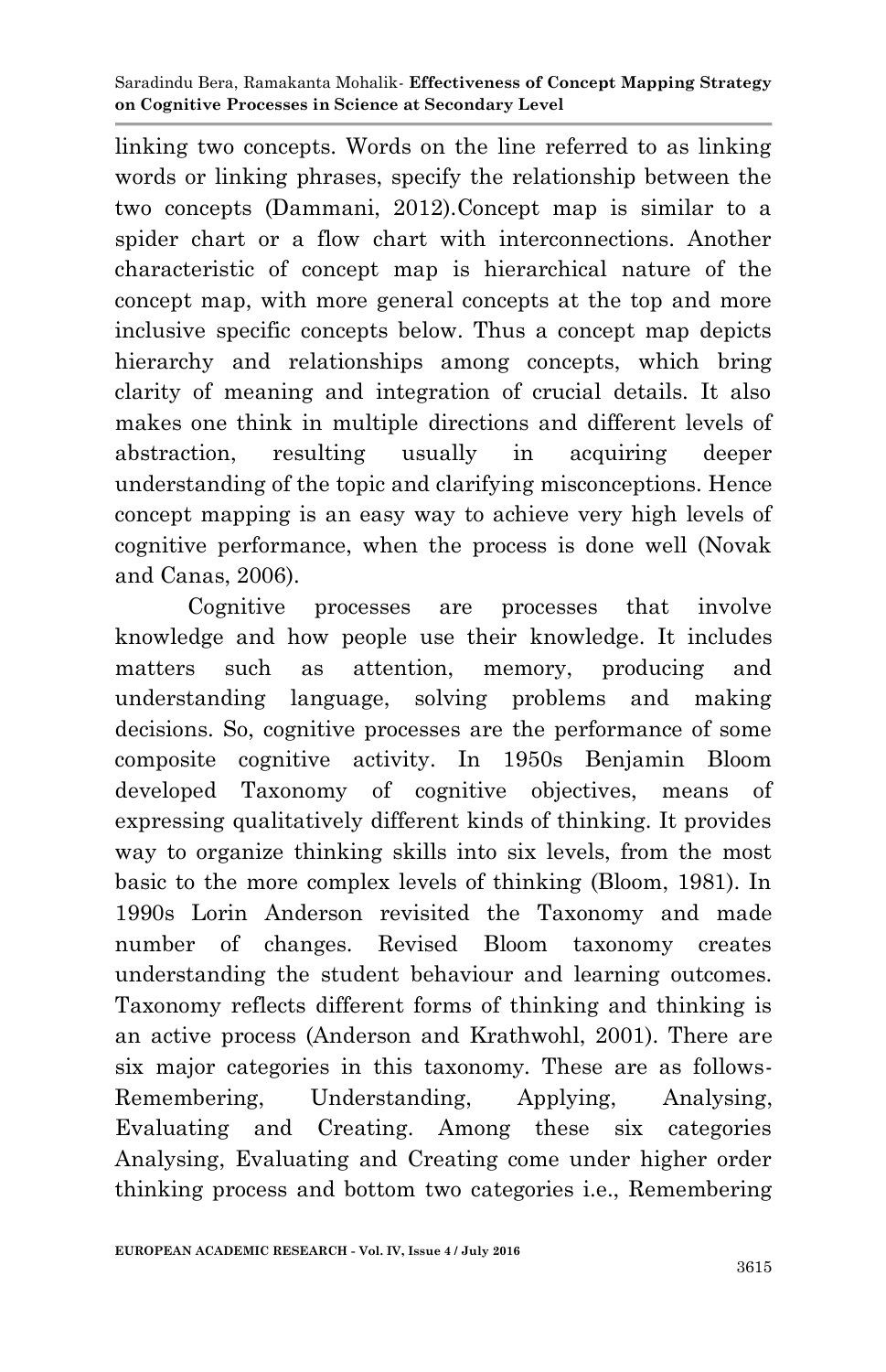and Understanding come under Applying category. As students are introduced to new science concepts, they embark on a cognitive process of constructing meaning and making sense by consciously or subconsciously integrating these new ideas with their existing knowledge. Concept maps provide a unique graphical view of how students organize, connect and synthesize information (Vandies et. al., 2005).

### **2.0. RATIONALE OF THE STUDY**

In science education, concept mapping has been widely recommended and used in a variety of ways. Concept mapping has been used to promote positive self-concepts, positive attitudes toward science and increased responsibility for learning (Novak and Gowin, 1984). It has been used to help teachers and students to build an organised knowledge base in a given discipline (Pankratius, 1990, Kopec et.al., 1990).Different research studies indicate that the concept mapping is an effective tool in teaching learning process on academic performance at secondary level in the subject of physics (Bascon and Novak, 1985; Pankratius, 1990, Karakuyu, 2010, Akeju et.al., 2011), in mathematics (Olarewaju and Awofala, 2011, Kaur, 2012) and biology (Jegede et.al., 1990; Esiobu and Soyibo, 1995; Shailaja, 2011; Udeni and Okafor, 2012;Bera and Mohalik, 2013;Sakiyo and Waziri, 2015). On the other hand, concept mapping has been used as a diagnostic tool to assess students' conceptions (Ross and Munby, 1991;Wallace and Mintzes, 1990), for clarifying student's understandings and making connections between concepts explicit as an alternative science classroom achievement assessment (Stoddart et.al.,2000) and assessing for learning processes (Fleener and Marek, 1992).

The analysis of the above research studies found that different researches had conducted on concept mapping strategy but majority of researches were related to academic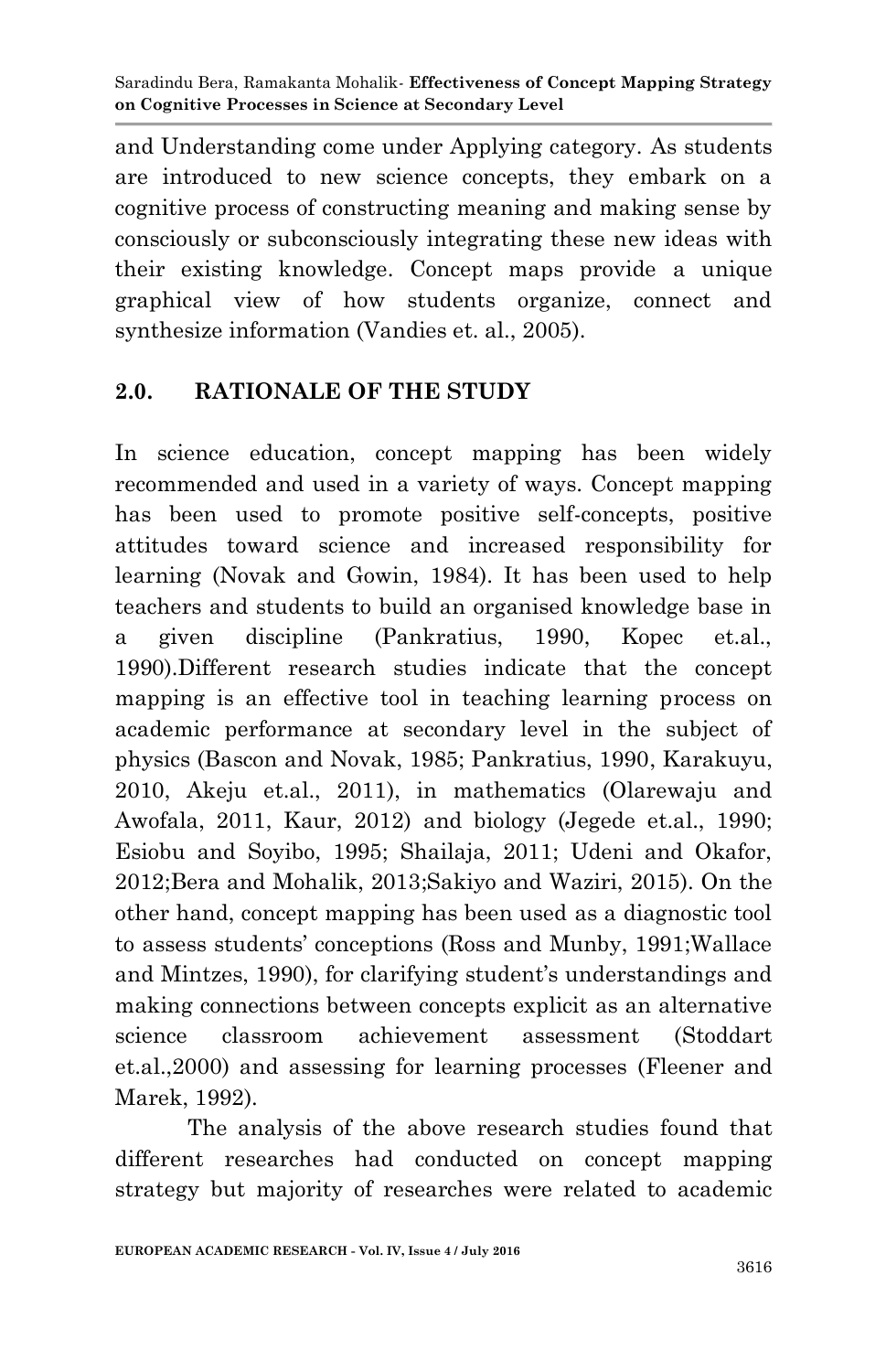achievement of students. There were few studies conducted on concept mapping strategy in India but most of the studies had conducted in English medium schools and urban area. There were no studies found in regional medium schools and the effect of concept mapping strategy on cognitive process as well as higher order thinking level. Therefore need was felt to conduct study on effectiveness of concept mapping strategy on cognitive process in science at secondary level.

## **3.0. STATEMENT OF THE PROBLEM**

The present study is an attempt to investigate the **"Effectiveness of Concept Mapping Strategy on Cognitive Processes in Science at Secondary Level"**.

## **4.0. OPERATIONAL DEFINITION OF TERMS USED**

**Concept Mapping:** A concept map is a graphic organizer which uses schematic representation to hierarchically organize a set of concepts, connected by means of order to build meaningful statements. After identification of concepts from a unit or sub-unit showing meaningful relationships between concepts in the shape of proposition, the concept map reveals each student's performance of some composite cognitive activity.

**Cognitive Processes:** In this study cognitive processes can be stated operationally as mental abilities mentioned by Revised Bloom's Taxonomy. It involves process such as Applying, Analyzing, Evaluating and Creating.

**Secondary Level:** Secondary level is a period of intense physical change and formation of identity. It is also the period of intense vibrancy and energy. Secondary level indicates the students of class IX and X of the school. It refers to the boys and girls individuals falling approximately 14-17 years.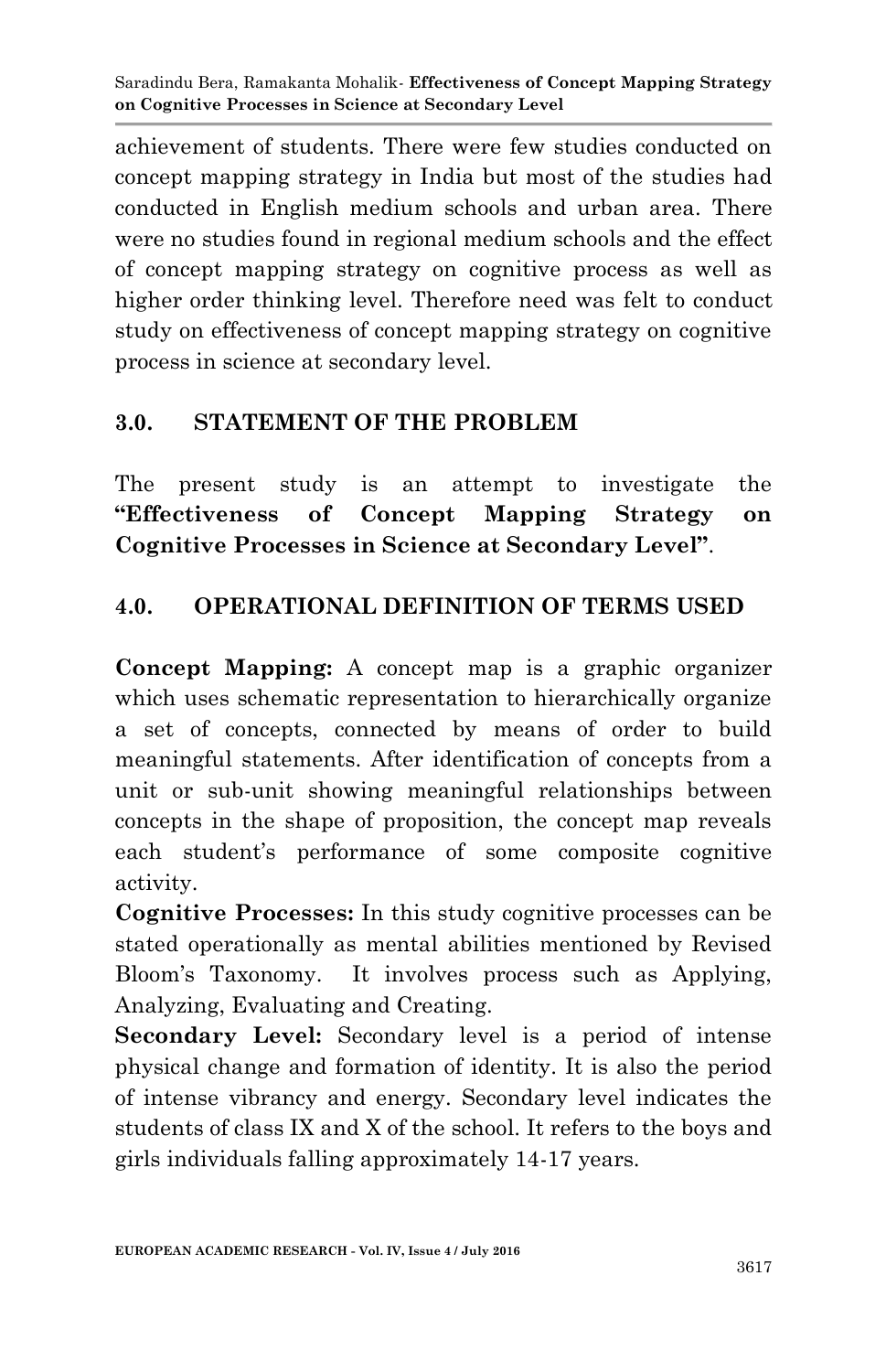## **5.0. OBJECTIVES OF THE STUDY**

- 1. To study the effect of concept mapping strategy on cognitive process (applying, analysing, evaluating and creating) in science at secondary level in comparison to traditional teaching strategy.
- 2. To ascertain the significant difference in gain score of control and experimental group in cognitive process (applying, analysing, evaluating and creating).

### **6.0. HYPOTHESES OF THE STUDY**

- 1. There will not be significant difference in the cognitive process of students taught by concept mapping strategy and traditional teaching strategy.
- 2. There will not be significant difference in the gain score of cognitive processes between the control group and experimental group.

### **7.0. METHODOLOGY**

### **7.1. Research Design:**

The present study is an experimental research. The independent variable is concept mapping teaching strategy and the dependent variables is cognitive processes in science. This study adopted a pre-test, post-test equivalent group design. The diagrammatic representation of the design is shown in the following figure-

> Experimental group  $O_1X_1$   $O_2$ Control group  $O_3 X_2 O_4$ Where,  $O_1$ ,  $O_3$  represent pre-test O2, O<sup>4</sup> represent post-test X<sup>1</sup> represents treatment (concept mapping strategy) X<sup>2</sup> represents treatment (traditional method)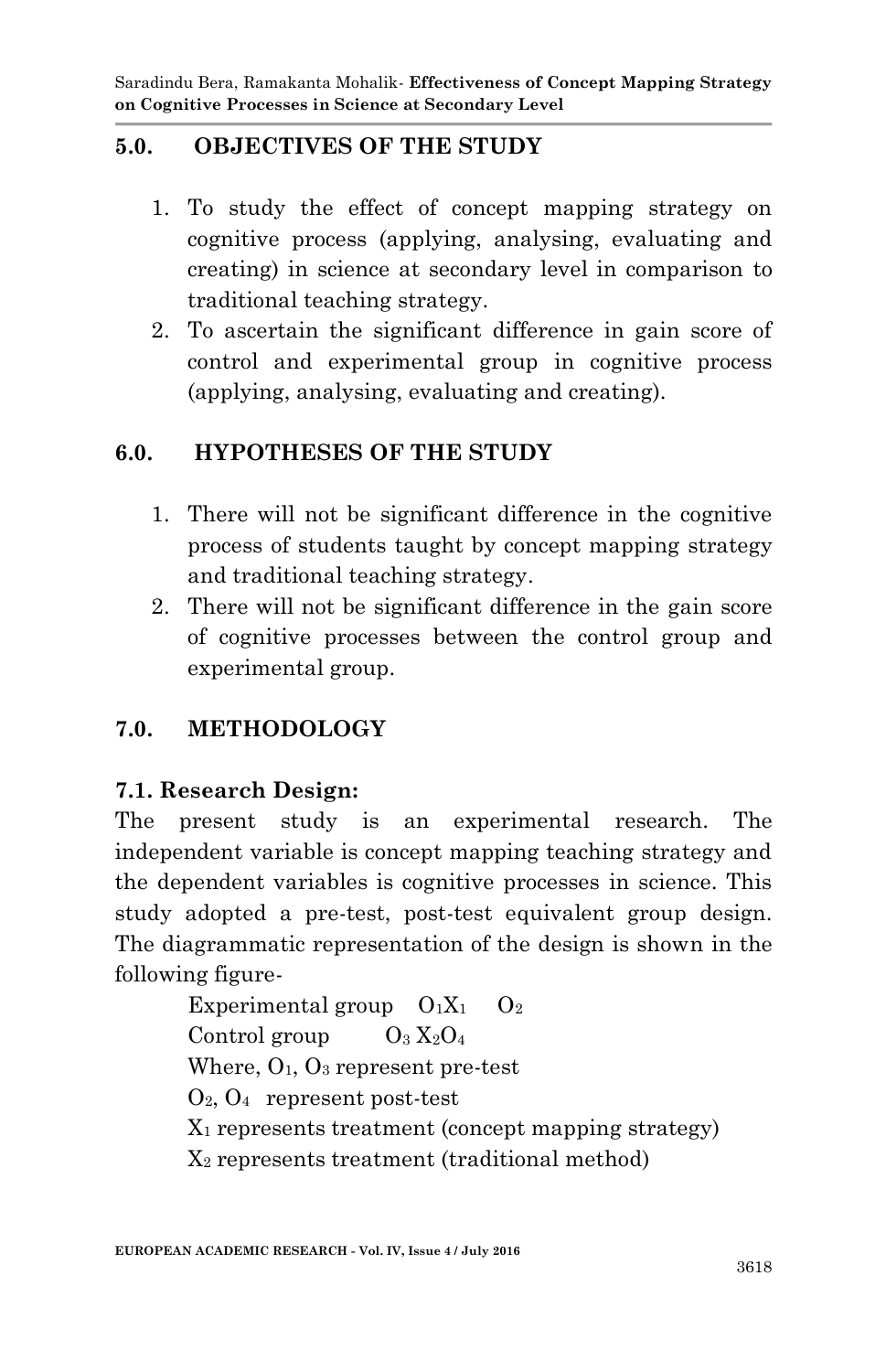#### **7.2. Sample and Sampling Procedure:**

The present study was conducted at Kendradangal High Madrasah (H.S.) in Birbhum district of West Bengal, India. The study was conducted on a sample of 100 students of class IX. These students belong to both the gender, i.e., boys and girls. Students of both control and experimental groups are assigned on the basis of their intelligence score. The students were divided into two groups, i.e., control group (50 students) and experimental group (50 students). The control group was taught through traditional method and experimental group was taught through concept mapping strategy. The effectiveness of concept mapping strategy on cognitive process in science was determined by administering the self developed test on cognitive processes of both the groups.

#### **7.3. Tools**

#### **7.3.1. Intervention Tool:**

**Concept Mapping Lesson Plan:** Concept maps were prepared on the selected topics of science and used by the investigators. At first researchers selected the second chapter of life science of class IX book biological process containing plant physiology, respiration, nutrition, circulation and excretion units. Researchers identified concepts and sub concepts from the selected topic and developed concept map against every topic. Researchers developed lesson plan for every class based on concept mapping. Each lesson plan contains major five points. Learning points and learning objectives were fixed for each lesson. Teaching learning process composed of introduction, presentation and summarization. At the end of teaching, researcher assessed the day's lesson through concept map. Home assignment was given by the researcher for the measuring students' understanding of concept map. During teaching learning process researcher explained every topic, concept map was also prepared and discussed in the class. They were also allowed to discuss with peers and also the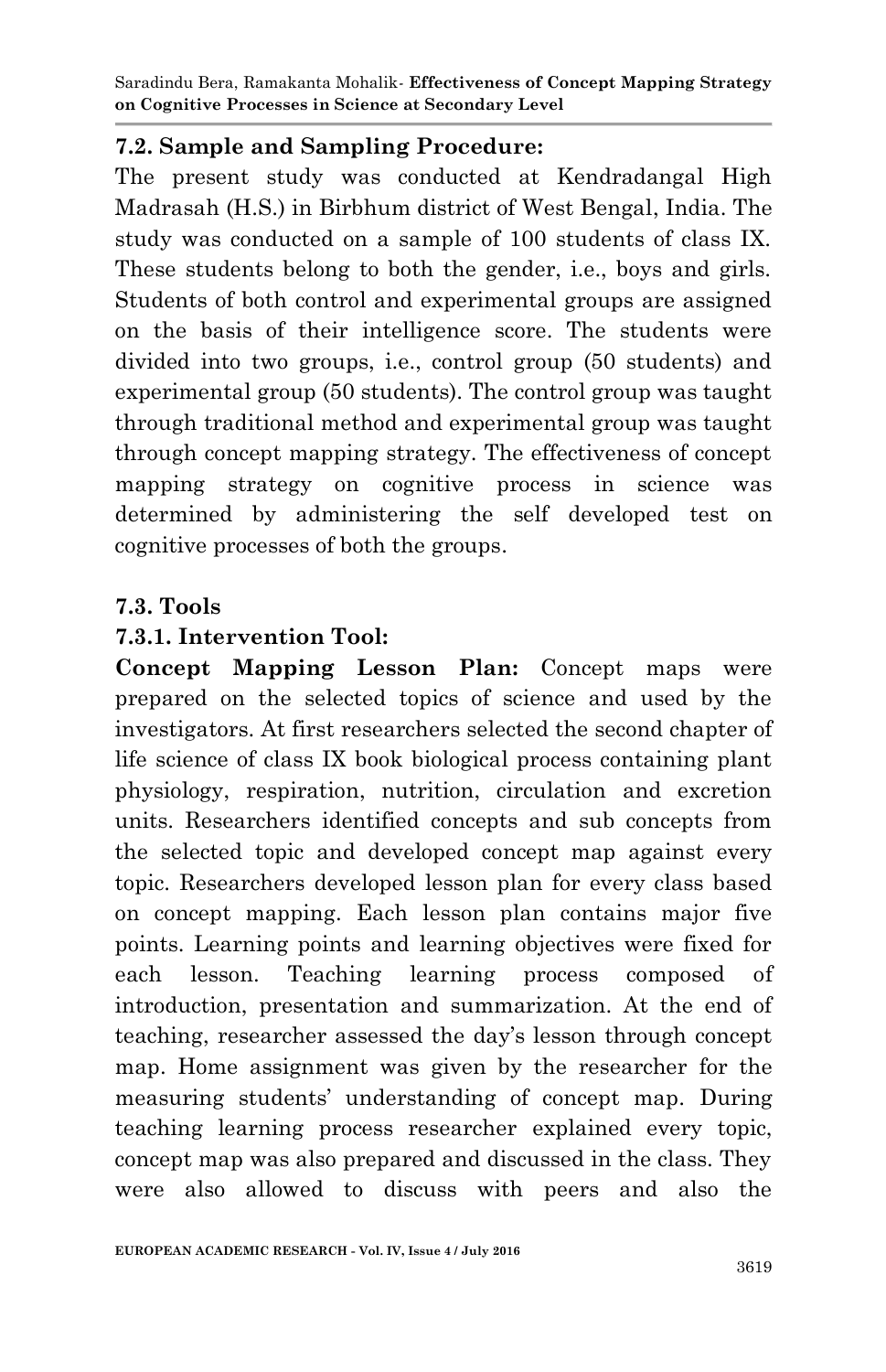investigator helped them to clarify their doubts. After discussion investigator summarized the day's lesson through concept map with the help of students' opinion.

## **7.3.2. Measuring Tool:**

- **i) Intelligence Test:** Standard Progressive Matrices (SPM) (2000 Edition: updated 2004) was used for assessing intelligence of the students. There were sixty problems in the test divided into five sets as A, B, C, D and E. the problems are arranged from simple to difficult level. Scoring was done using the instruction given in manual. In the original work with SPM reliabilities range from 0.83-0.93, with the higher values being associated with younger respondents (under 30). From the analysis of the criterion oriented content validity, factorial construct validity and internal validity it has been found that the SPM is a good measure of general intellectual ability.
- **ii) Test on Cognitive Processes:** This test was developed by the investigator. The maximum marks of the test were fifty. Test comprised of multiple choice questions, true/false, matching, fill in the blanks, find out odd one, comparison and short answer type questions. Test was constructed based on applying, analyzing, evaluating and creating categories. The test was content validated by taking experts comments and was tested for reliability using test-retest method. The reliability coefficient of 0.82 was obtained.

## **7.4. Procedure:**

The permission of the head of the institution was obtained by the researcher. On the basis of Intelligence score groups were equated in control (traditional teaching) and experimental (concept mapping) group. The both groups were pre-tested using a researcher made achievement test. The experimental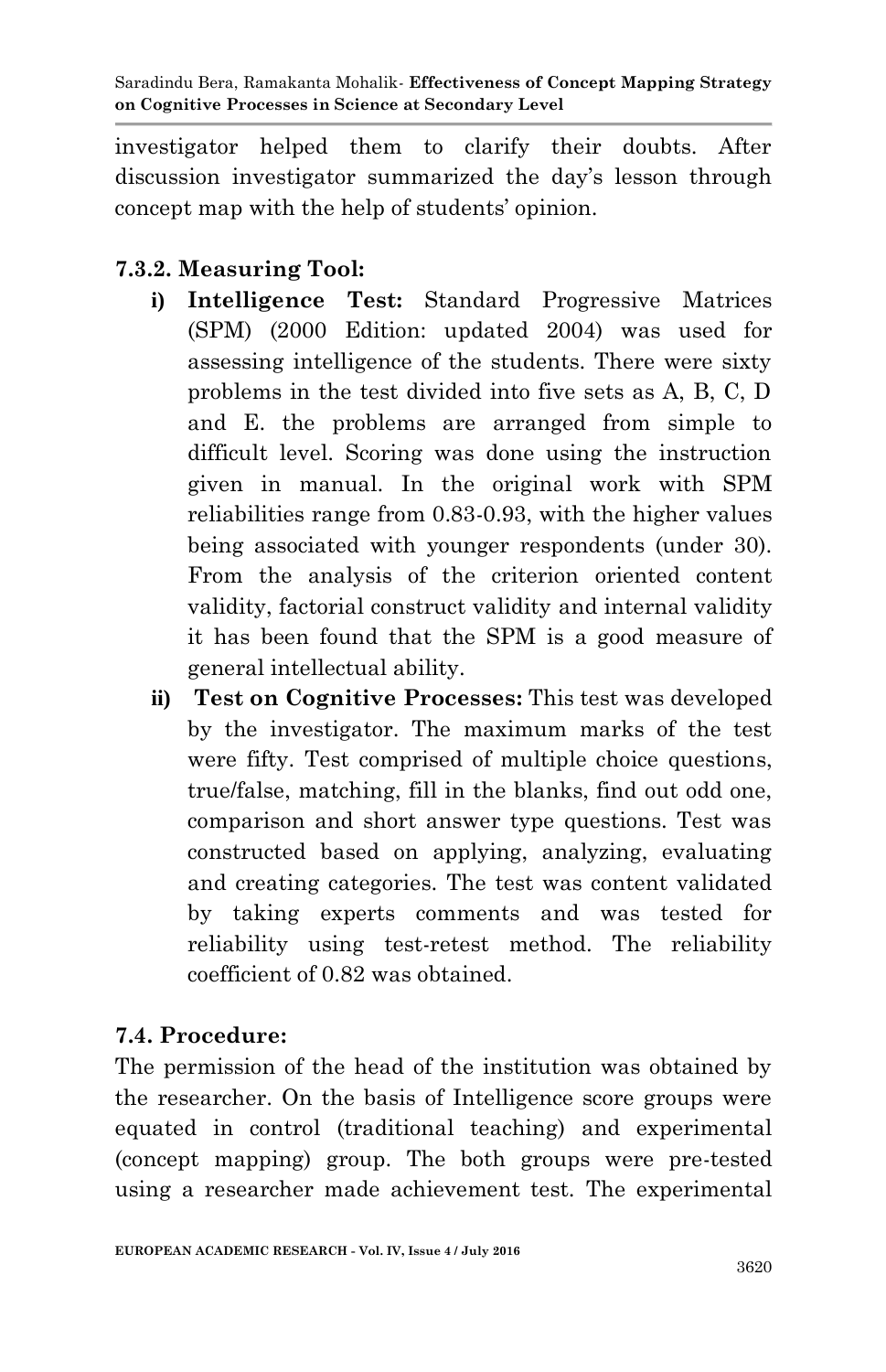group taught through concept mapping strategy. Researcher had prepared concept maps of all the selected units of biological process covered were plant physiology, nutrition, respiration, circulation and excretion. Concept map was also prepared and discussed in the class. Doubts of students were cleared. They were also allowed to discuss among themselves and with also researcher to clarify their doubts. The control group taught through traditional method. In case of traditional method researcher taught the control group through chalk and talk method and with the help of traditional teaching aids. All topics were taught in the same sequence to experimental as well as to control group. Both experimental and control groups were not aware that they were being involved in a study. The treatment was continuing over 12 weeks. At the end of the treatment the same test was administered in both the groups.

### **7.5. Data Analysis**

The obtained data was analyzed by using mean, standard deviation and t-test. The independent samples t-test was used to compare means on the post test and on the applying, analysing, evaluating and creating components of the cognitive process. Significance level of 0.01 was used. All quantitative data were analysed by using IBM SPSS statistics 20.

#### **8.0. RESULTS**

The first objective of this study was to find out effect of concept mapping strategy on cognitive process (applying, analysing, evaluating and creating) in science at secondary level in comparison to traditional teaching strategy. For this investigators, calculated t value for both control and experimental group in post-test, which is given in table-1.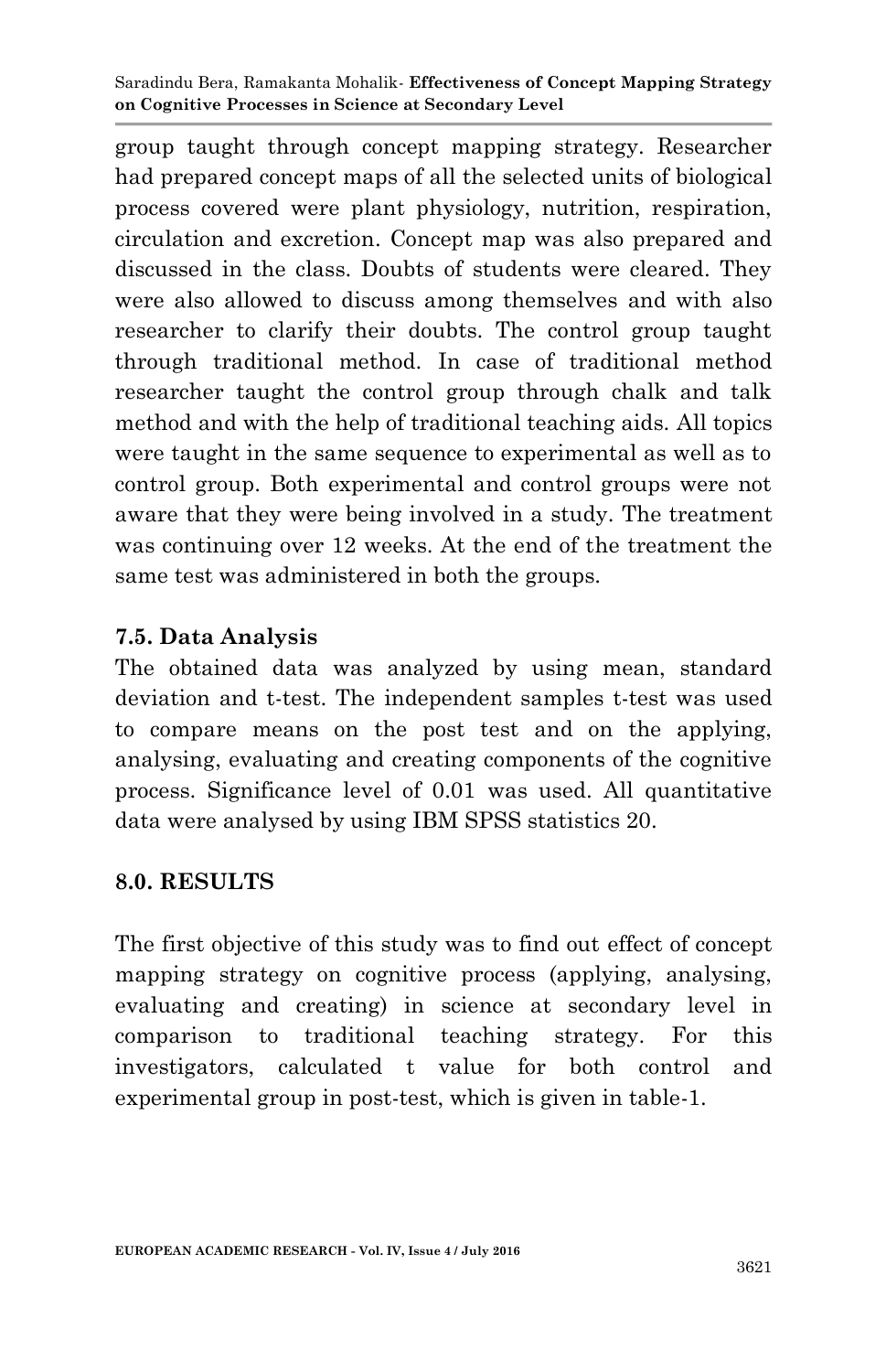| Table.1. Comparison of Means of Variables of Control and |  |  |  |  |  |
|----------------------------------------------------------|--|--|--|--|--|
| <b>Experimental Group in Post Test</b>                   |  |  |  |  |  |

| <b>Variables</b> | Group        | N  | Mean  | SD    | <b>SEM</b> | df | t-value | Significance |
|------------------|--------------|----|-------|-------|------------|----|---------|--------------|
| Applying         | Control      | 50 | 8.20  | 1.565 | 0.221      | 49 | 7.584   | 0.000        |
|                  | Experimental | 50 | 9.46  | 1.432 | 0.202      |    |         |              |
| Analyzing        | Control      | 50 | 8.18  | 1.587 | 0.224      | 49 | 6.960   | 0.000        |
|                  | Experimental | 50 | 9.24  | 1.302 | 0.184      |    |         |              |
| Evaluating       | Control      | 50 | 8.02  | 1.450 | 0.205      | 49 | 8.566   | 0.000        |
|                  | Experimental | 50 | 9.72  | 1.565 | 0.221      |    |         |              |
| Creating         | Control      | 50 | 7.62  | 1.524 | 0.216      | 49 | 7.737   | 0.000        |
|                  | Experimental | 50 | 9.20  | 1.498 | 0.212      |    |         |              |
| Cognitive        | Control      | 50 | 32.14 | 5.175 | 0.732      | 49 | 12.132  | 0.000        |
| Processes        | Experimental | 50 | 37.74 | 5.337 | 0.755      |    |         |              |

Table.1. shows the means the means, standard deviations and standard error of mean of the students' post test scores in the applying, analyzing, evaluating and creating levels of cognitive process of the two groups. The results showed significant outcomes in the students' scores at applying level  $(t=7.584,$ p<0.01), analyzing level (t=6.960, p<0.01), evaluating (t=8.566,  $p<0.01$ ) and creating ( $t=7.737$ ,  $p<0.01$ ) of cognitive processes. The overall result showed  $(t=12.132, p<0.01)$  significant outcomes in the students' scores at cognitive processes. Hence the null hypothesis there will not be significant difference 'There will not be significant difference in the cognitive process of students taught by concept mapping strategy and traditional teaching strategy.' is rejected at 0.01 levels. It can be concluded that the students exposed to the concept mapping strategy significantly achieved better than those exposed to the traditional teaching method at their applying, analyzing, evaluating and creating level of cognitive processes.

The investigators also to find out the gain scores of the students in the applying, analysing, evaluating and creating levels of cognitive process of the two groups. The investigators calculated t value for gain score of control and experimental group, which is given in table-2.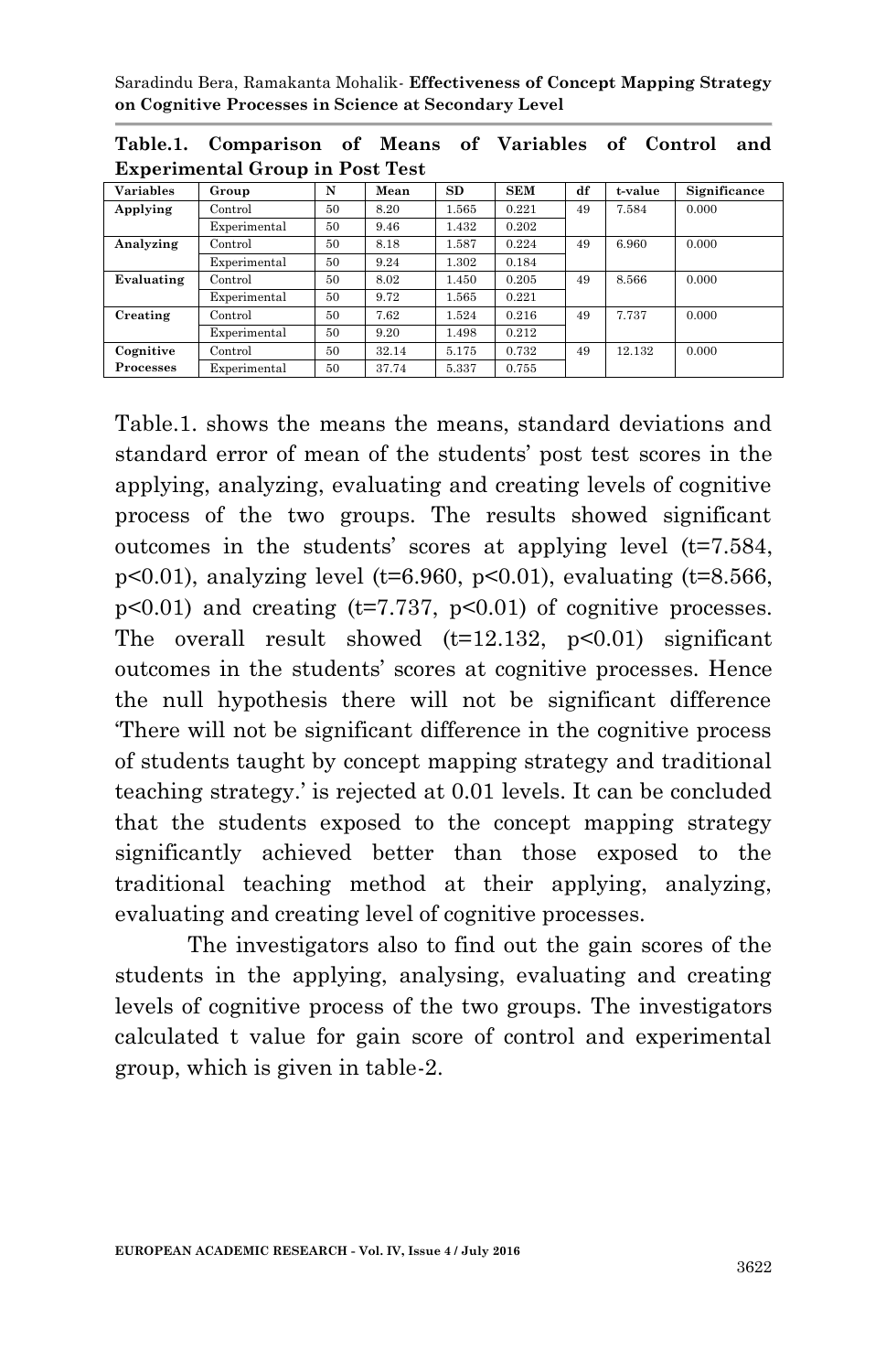| <b>Variables</b> | Group        | N  | Mean  | SD    | <b>SEM</b> | df | t-value | Significance |  |
|------------------|--------------|----|-------|-------|------------|----|---------|--------------|--|
| Applying         | Control      | 50 | 4.34  | 1.451 | 0.205      | 49 | 5.581   | 0.000        |  |
|                  | Experimental | 50 | 5.68  | 1.518 | 0.215      |    |         |              |  |
| Analysing        | Control      | 50 | 4.40  | 1.678 | 0.237      | 49 | 4.341   | 0.000        |  |
|                  | Experimental | 50 | 5.48  | 1.502 | 0.212      |    |         |              |  |
| Evaluating       | Control      | 50 | 4.56  | 1.487 | 0.210      | 49 | 7.160   | 0.000        |  |
|                  | Experimental | 50 | 6.24  | 1.492 | 0.211      |    |         |              |  |
| Creating         | Control      | 50 | 4.88  | 1.734 | 0.245      | 49 | 7.133   | 0.000        |  |
|                  | Experimental | 50 | 6.52  | 1.403 | 0.198      |    |         |              |  |
| Cognitive        | Control      | 50 | 18.25 | 4.685 | 0.662      | 49 | 11.165  | 0.000        |  |
| Processes        | Experimental | 50 | 24.01 | 4.554 | 0.644      |    |         |              |  |

**Table.2. Comparison of Gain Scores of Variables of Control and Experimental Group in Pre and Post Test**

Table 2. revealed that the means, standard deviations and standard error of means of the students' gain scores in the applying, analysing, evaluating and creating levels of cognitive process of the two groups. The result showed significant outcomes in the students' gain scores at applying (t=5.581, p<0.01), analysing  $(t=4.341, p<0.01)$ , evaluating  $(t=7.160,$  $p<0.01$ ) and creating  $(t=7.133, p<0.01)$  levels of cognitive process. The cognitive process showed significant outcomes in the students' gain score  $(t=11.165, p<0.01)$ . Hence the null hypothesis there will not be significant difference 'There will not be significant difference in the gain score of cognitive processes between the students taught by concept mapping strategy and traditional teaching strategy.' is rejected at 0.01 levels. These outcomes showed that the students exposed to the concept mapping strategy significantly gain better than those exposed to the traditional teaching method at their applying, analyzing, evaluating and creating level of cognitive processes.

#### **9.0. DISCUSSION**

The results of the present study showed that the post-test mean score of the students in the experimental group was found to be significantly better from that of their counterparts in the control group at higher order thinking level. This findings consistent with concept mapping assesses students' structural knowledge which mediates the translation between declarative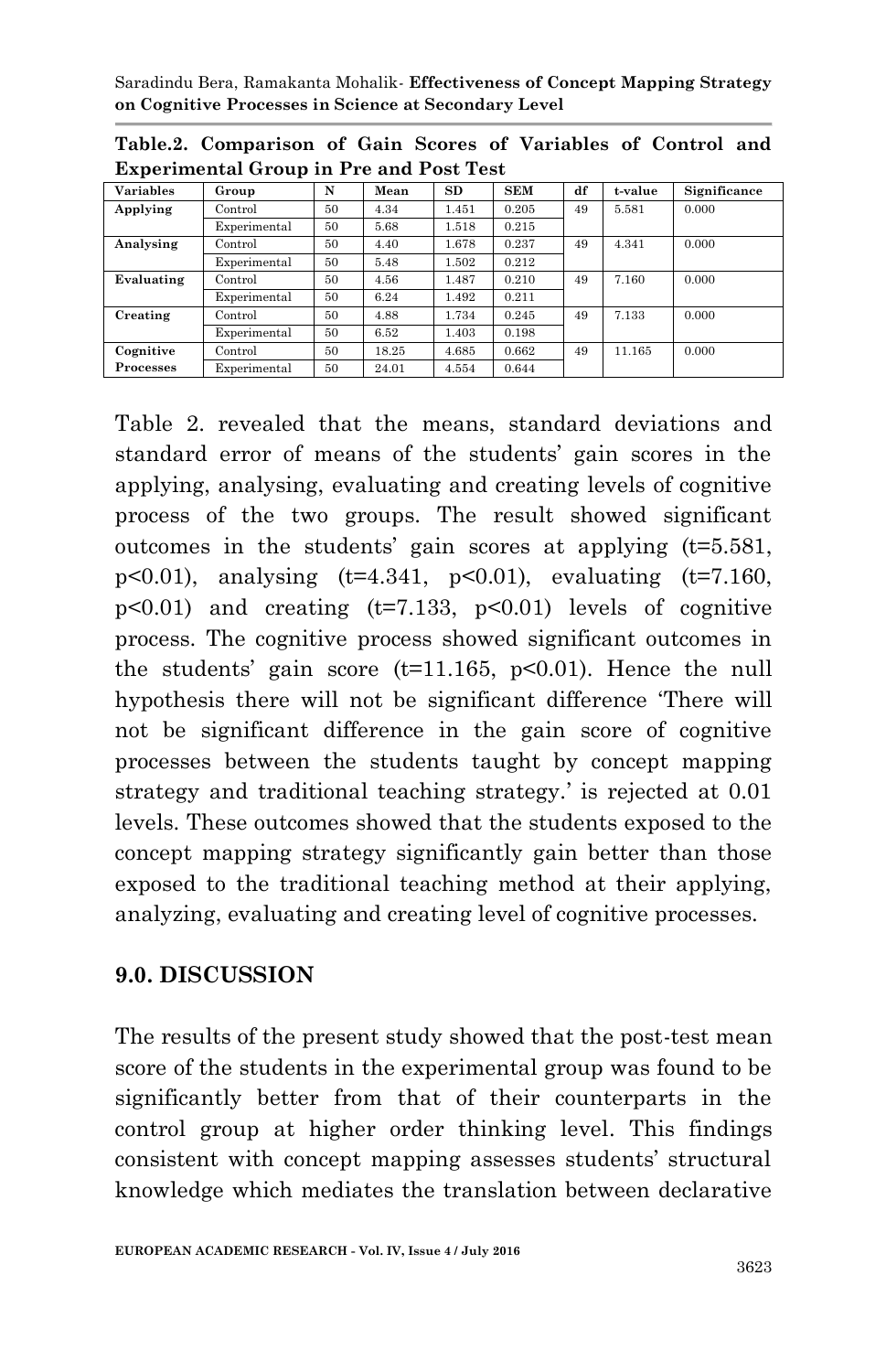knowledge and procedural knowledge (Jonassen et.al., 1993) and higher order abilities (applying, analysing, evaluating and creating) (Novak et al., 1983) which possess some degree of transferability (Liu and Hinchey., 1996). One likely explanation for this finding is that concept mapping enabled the students to break down complex concepts into component sub concepts to see relationships for clarity and at the same time putting together these sub concepts with linking words to form an integrated meaningful whole (Olarewaju and Awofola, 2011). Besides these skills, students were able to make value judgements about arrangement of the concepts and assess the appropriateness of the linking words. All these may have enhanced the better performance of the concept mapping group. Another reason is that concept mapping provides opportunity for active involvement of students in their learning process and hence enhances their thinking ability while cross questioning and thinking for seeking solution (Cheema and Mirza, 2013). Presentation of the concepts to the fellow students brings a greater conceptual clarity for themselves (Freeman, 2004). During the discussion among the peers, learners become aware of their misconceptions. Inconsistent reasoning leads to cognitive conflict. In normal discourse there is a chance that misconceptions can be traced very easily by the teacher or by comparing student made concept maps with the scientifically accepted concept maps (Cheema and Mirza, 2013).

The noticeable impact of concept mapping on students' achievement recorded in this study may be attributed to the characteristics inherent in the use of concept mapping. In this study students were able to comprehend concept meanings, organize concepts in hierarchy and form meaningful relationships between concepts to arrive at a coherent, integrate network of the material learned. Research evidence has indicated that pieces of information are better remembered by students when they are communicated and learned verbally and visually. Concept mapping combines visually learning with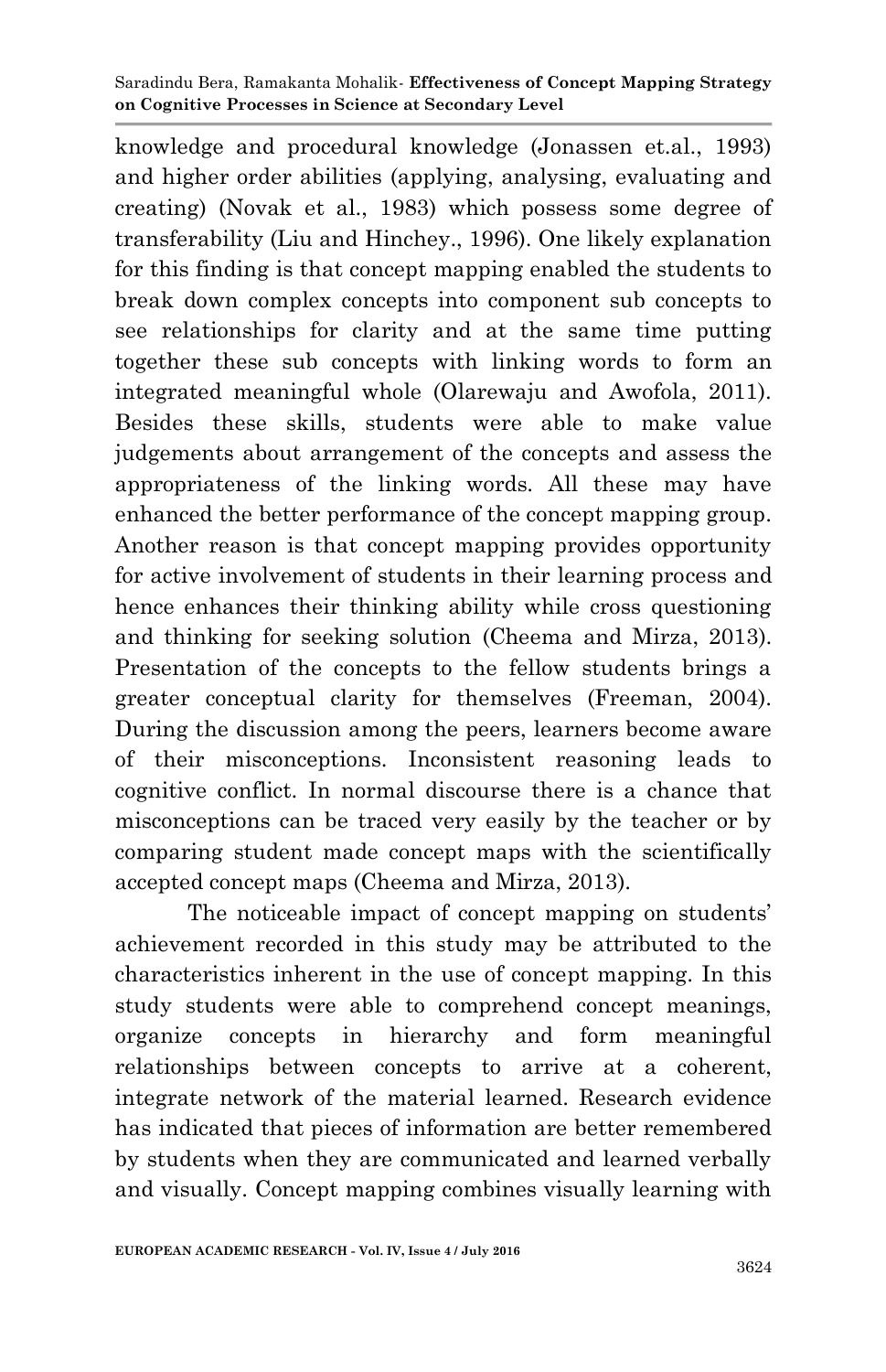spatial representation of information to promote meaningful conceptual learning. Visual learning according to (Asan, 2007) is absorbing information from illustrations, photos, diagrams, graphs, symbols, icons and other visual models.

## **10.0. EDUCATIONAL IMPLICATIONS**

The present study was conducted on regional medium students to find out the effectiveness of concept mapping strategy on cognitive processes in science. The result of the study found that concept mapping strategy enhancing the cognitive process and higher order thinking level. So, it is useful for parents, teachers, curriculum planner, students, teacher educators, text book writers, researchers, corporate and government organization.

- i) Teacher can use the concept map as a tool for teaching and learning science effectively for the development of cognitive process.
- ii) Concept mapping strategy can be used as an effective tool to study the science at secondary level and student can be easily constructing their own knowledge with higher order thinking.
- iii) The educational administrator can think for training teachers in using concept mapping in their class as it enhances students higher order thinking. The study would also helpful for teachers for creating concept maps for teaching science based on cognitive process.
- iv) Curriculum planner may incorporate this strategy in curriculum guidelines for achievement of intended learning outcomes and content development for meaningful and higher order learning.
- v) Text book writers may present and organize the content thoughtfully with the help of concept map to children.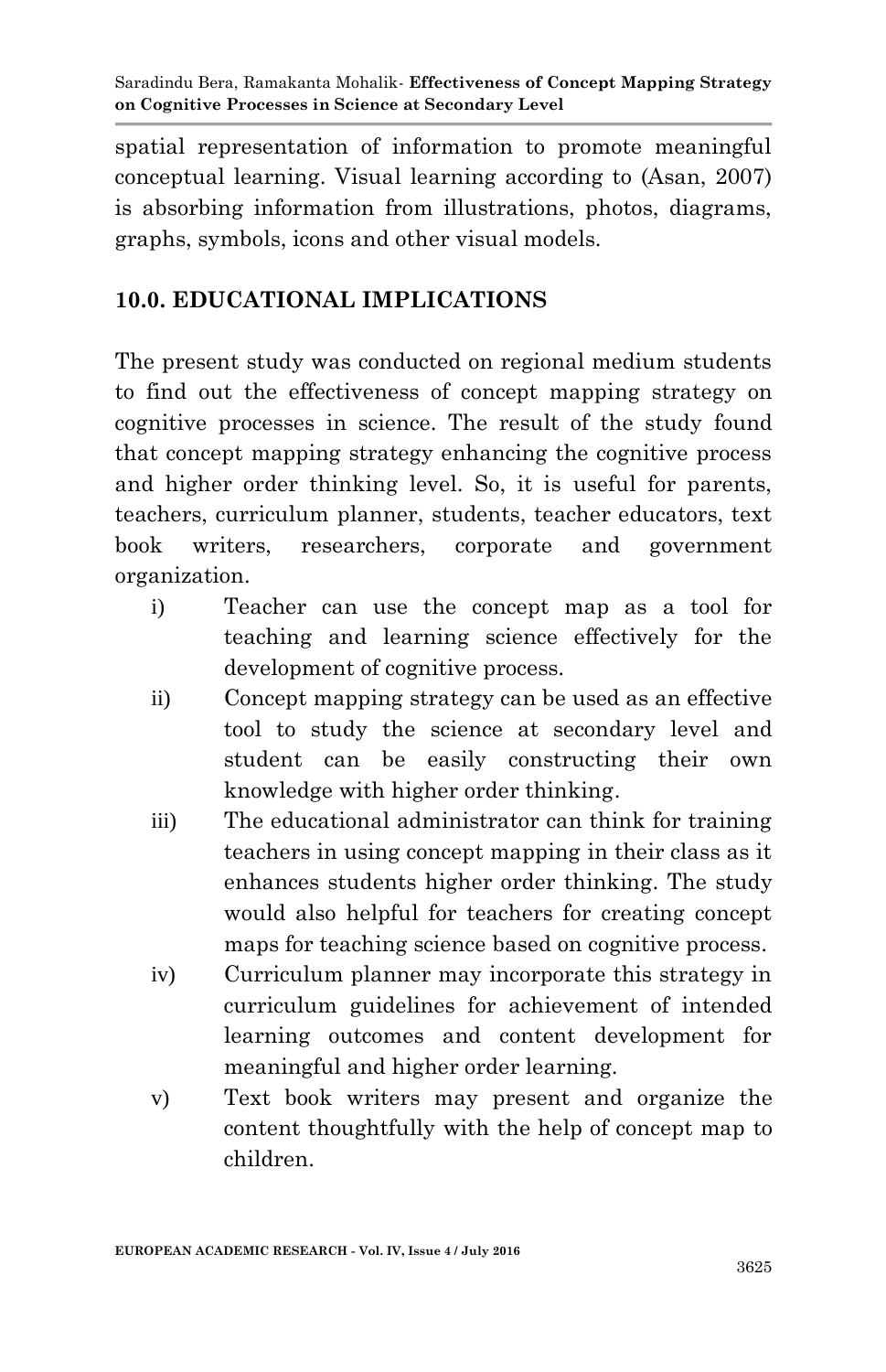## **11.0. CONCLUSION**

The present study reveals that the concept mapping strategy has significantly better effect on cognitive processes in science. The results of the study support that concept map is an effective tool to engage students in higher order thinking level of cognitive process. Adopting concept mapping requires that science teacher have a good knowledge of constructivist learning and the ways in which concept mapping can be used to foster students' thinking. Hence it is suggested that teachers should use the technique of concept mapping while teaching science. Moreover the teachers should be trained to develop and use such maps. This study can be replicated with larger sample size and other subject disciplines. This would determine the most efficient means of using concept mapping for students' benefit.

### **REFERENCES**

- 1. Adey, P., and Shayer, M. (1994). Really Raising Standards. London: Routledge.
- 2. Akeju, O. O., Simpson, J., Rotimi, C,O. and Kenni, A.M. (2011). Teaching with Concept Mapping Instructional Strategy in Nigeria Secondary Schools. International Association for Teaching and Learning (IATEL). Proceedings of the 2011 International Conference on Teaching, Learning and Change. 1 & 2, 637-643.
- 3. Anderson, L.W. and Krathwohl, D.R. (2001). A Taxonomy for Learning, Teaching and Assessing: a Revision of Bloom's Taxonomy. New York. Longman Publishing.
- 4. Asan, A. (2007). Concept Mapping in Science Class: A Case Study of Fifth Grade Students. Educational Technology and Society, 10, 186-195.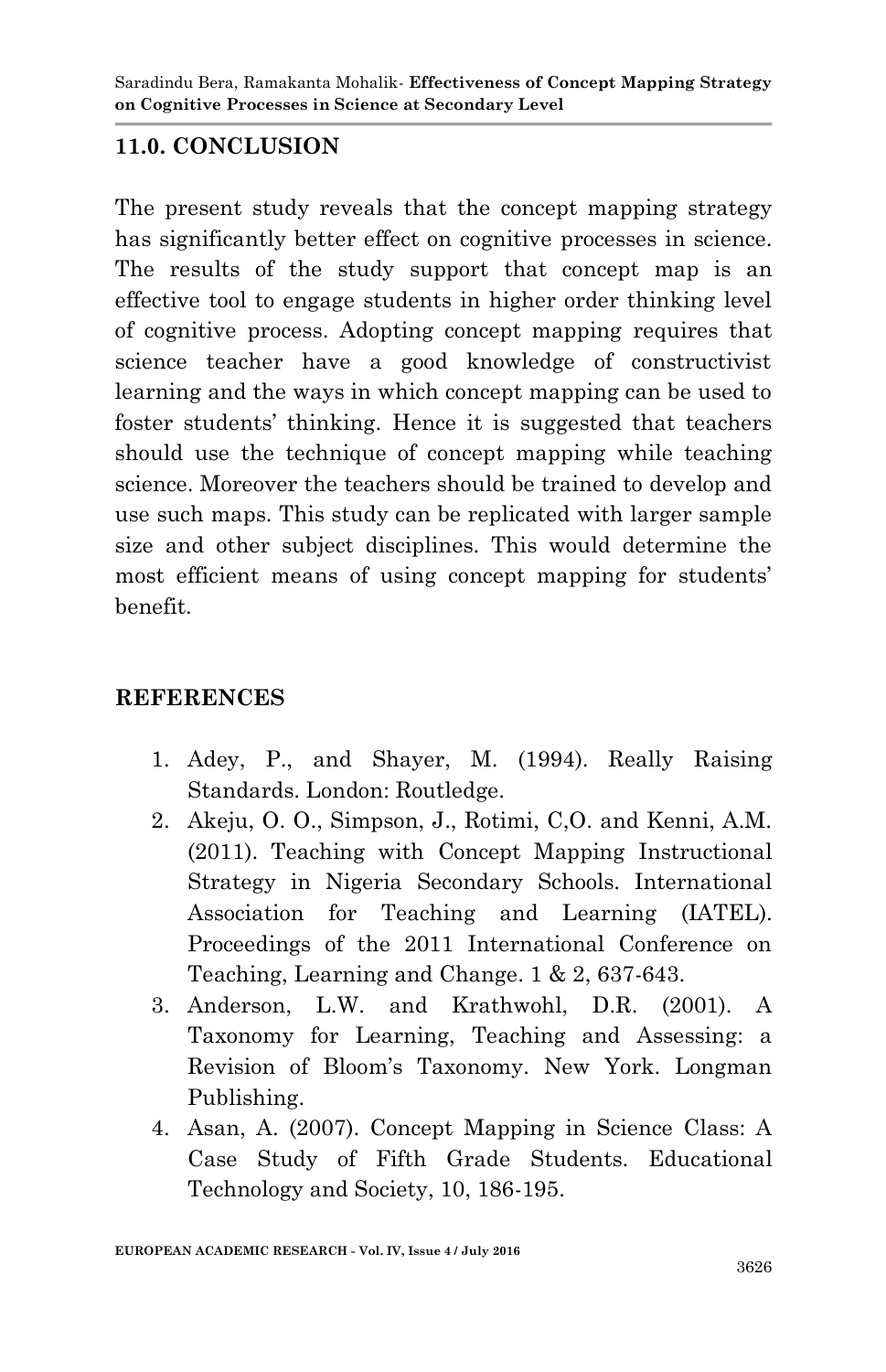- 5. Asubel, D.P., Novak, J.D. and Hanesian, H. (1978). Educational Psychology –A Cognitive View. New York: Holt, Rinehart and Winston.
- 6. Bascon, J. and Novak, J.D. (1985).Alternative Instructional System and the Development of Problem Solving Skills in Physics. European Journal of Science Education, 7 (3), 253-261.
- 7. Bera, S. and Mohalik, R.K. (2013). Effect of Concept Mapping Teaching Strategy on Achievement in Science at Secondary Level. International Journal of Education & Humanities. 2(1), 32-38.
- 8. Bloom, B.S. (1981). All Our Children Learning. New York, NY: McGraw-Hill.
- 9. Bloom, B.S., Engelhart, M.D., Furst, E.J., Hill, W. and Krathwohl, D. (1956). Taxonomy of Educational Objectives. Vol I. The cognitive domain. New York: McKay.
- 10. Cheema, A.B. and Mirza, M.S. (2013). Effect of Concept Mapping on Students' Academic Achievement. Journal of Research and Reflections in Education. 7(2), 125-132.
- 11. Dammani, K. (2012). Concept Mapping as an Effective Way to Improve Reasoning. Golden Research Thoughts. 1(9), 19-24.
- 12. Esiobu, G. and Soyibo, K. (1995). The Effect of Concept and Vee Mapping under Three Learning Modes of Students' Cognitive Development in Ecology and Genetics. Journal of Research in Science Teaching, 32 (9), 971-995.
- 13. Fleener, M. and Marek, E. (1992). Testing in the Learning Cycle. Science Scope, 15, 48-49.
- 14. Freeman, L.A. (2004). The Power and Benefits of concept mapping: Measuring use, Usefulness, Ease of use, and Satisfaction. International Journal of Science Education, 26 (2), 151-169.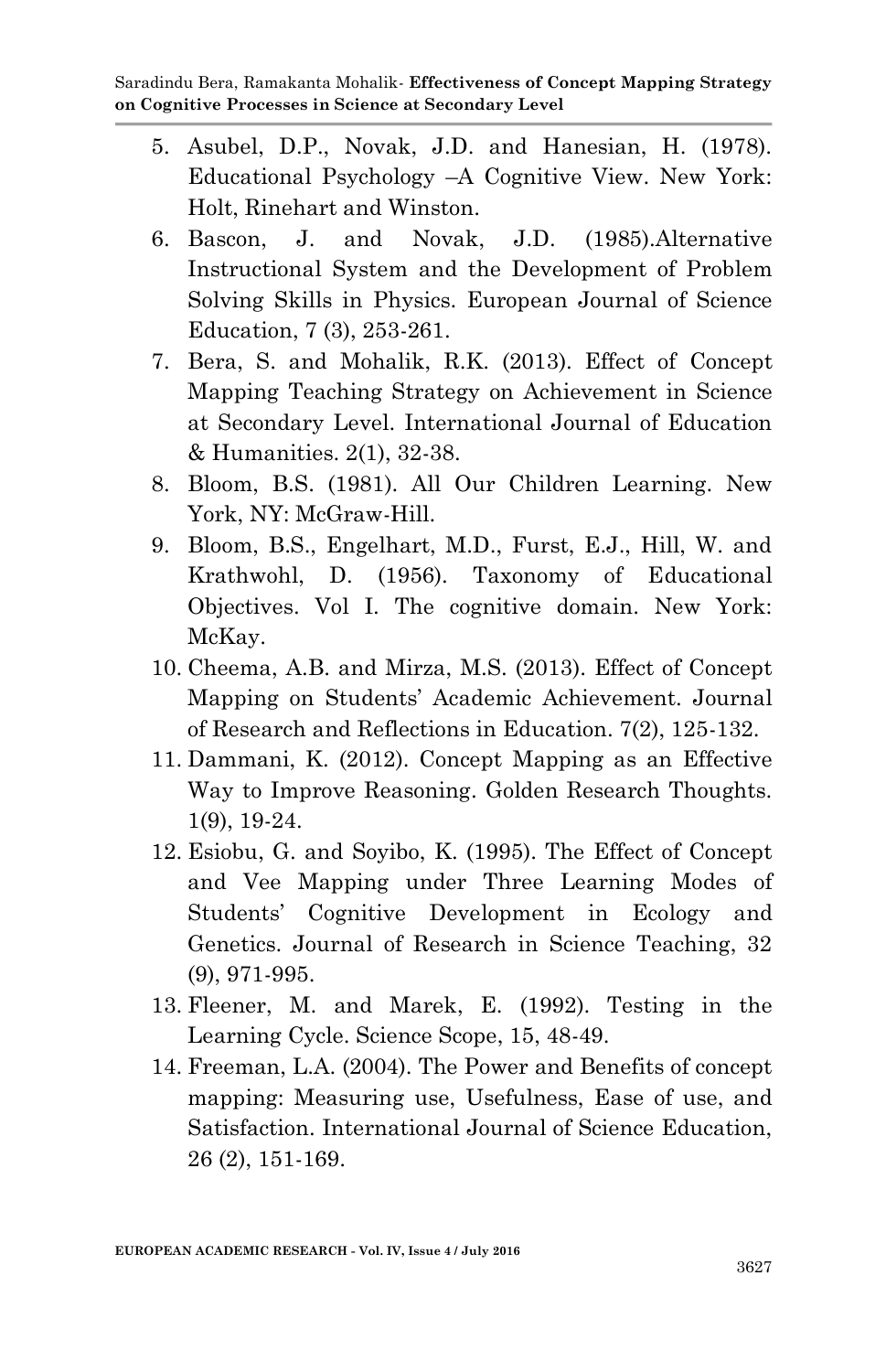- 15. Jegede, O., Alaiyemola. F.F. and Okebukola, P.A.O.(1990). The Effect of Concept Mapping on Students' Anxiety and Achievement in Biology. Journal of Research in Science Teaching, 27(10), 951-960.
- 16. Jonassen, D.H., Beissner, K. and Yacci, M. (1993). Structural Knowledge, Techniques for Presenting, Conveying and Acquiring Structural Knowledge, Hillsdale, NJ: Lawrence Erlbaum Associates.
- 17. Karakuyu, Y. (2010). The Effect of Concept Mapping on Attitude and Achievement in Physics Course. International Journal of the Physical Sciences. 5(6), 724- 737.
- 18. Kaur, K. (2012). Effect of Concept Mapping on Achievement in Mathematics of Secondary School Students in Relation to their Intelligence. International Journal of Research in Education Methodology council for Innovative Research. 1 (3), 55-59.
- 19. Kopec, D., Wood, C. and Brody, M. (1990). Using Cognitive Mapping Techniques for Educating about Sexually Transmitted Diseases with an Intelligent Tutoring System. Journal of Artificial Intelligence in Education, 2(2), 67-82.
- 20. Liu, X and Hinchey, M. (1996). The Internal Consistency of a Concept Mapping Scoring Scheme and its Effect on Prediction Validity. International Journal of Science Education, 18(8), 921-937.
- 21. NCF (2005). National Curricula Framework-2005. National Council of Educational Research, New Delhi.
- 22. Novak, J.D. and Gowin, D.B. (1984). Learning How to Learn. Cambridge: Cambridge University Press. USA.
- 23. Novak, J.D., Gowin, D.B. and Johansen, G.T. (1983). The Use of Concept Mapping and Knowledge Vee Mapping With Junior High School Science Students. Science Education, 67, 625-645.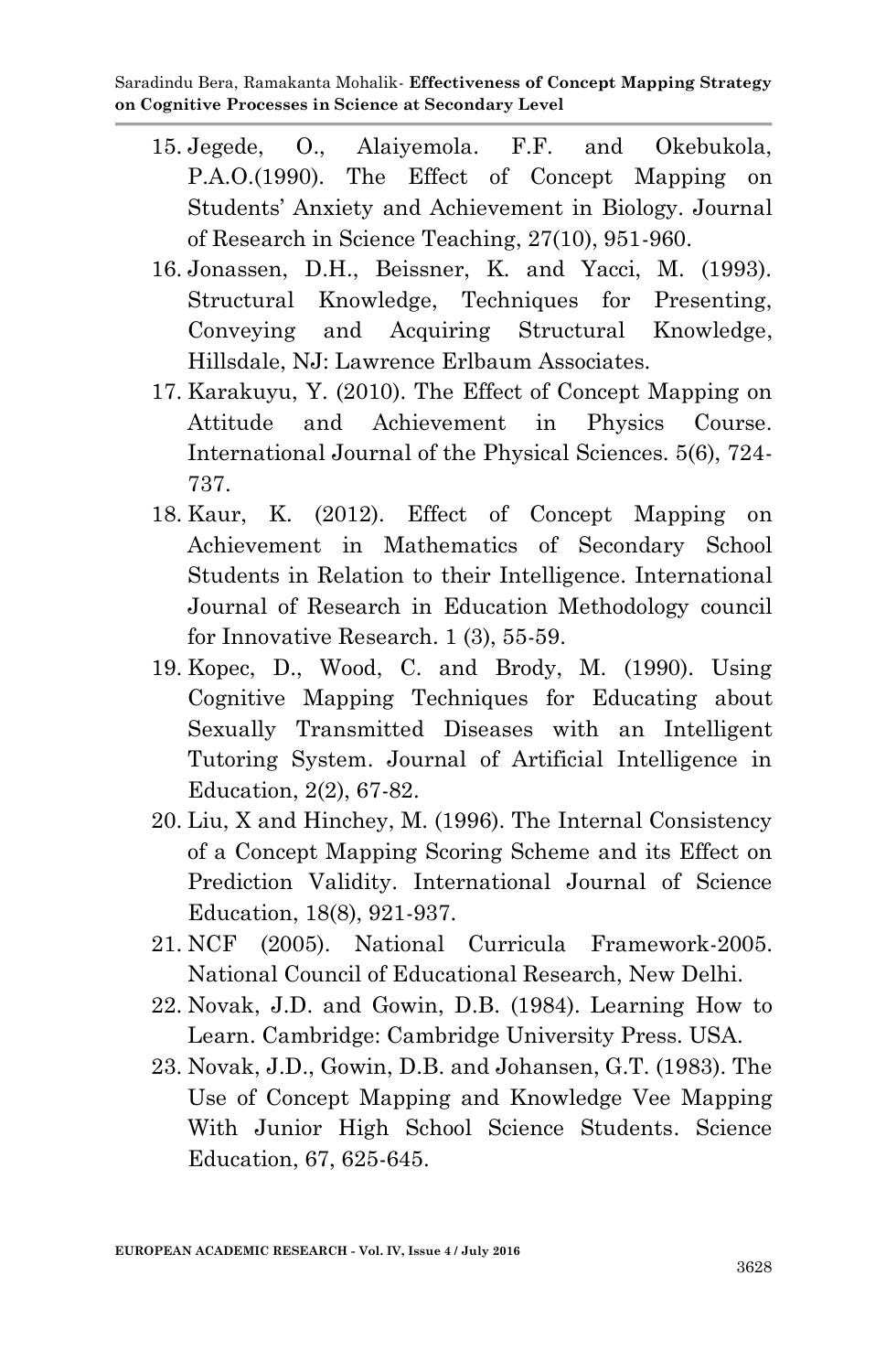- 24. Novak, J.D. and Canas, A. J. (2006). The Origins of Concept Mapping Tool and The Continuing Evolution of The Tool. Information Visualization, 5, 175-184.
- 25. Olarewaju, A. and Awofala, A. (2011). Effect of Concept Mapping Strategy on Students' Achievement in Junior Secondary School Mathematics. International Journal of Mathematics Trends and Technology. 2(3), 11-16.
- 26. Pankratius, W. J. (1990). Building an Organized Knowledge Base: Concept Mapping and Achievement in Secondary School Physics. Journal of Research in Science Teaching, 27, 315-333.
- 27. Ross, B. and Munby, H. (1991). Concept Mapping and Misconceptions: A Study of Higher School Students' Understandings of Acids and Bases. International Journal of Science Education. 13, 11-23.
- 28. Sakiyo, J. and Waziri, K. (2015). Effect of Concept Mapping and Inquiry Teaching Methods on Secondary School Students' Academic Achievement in Biology. Indo-African Journal of Educational Research, 3 (2). 01- 05.
- 29. Shailaja, H.M. (2011). Effect of Concept Mapping Strategy in Biology on Achievement and Attitude of IX<sup>th</sup> Standard Students. International Referred Research Journal. 3 (27), 49-50.
- 30. Stoddart, T. Abrams, R. Gasper, E. and Canaday, D. (2000). Concept Map as Assessment in Science Inquiry Learning- A Report of Methodology. International Journal of Science Education, 22, 1221-1246.
- 31. Udeani, U. and Okafor, P.N. (2012). The effect of Concept Mapping Instructional Strategy on the Biology Achievement of Senior Secondary School Slow Learners. Journal of Emerging Trends in Educational Research and policy studies, 3(2), 137-142.